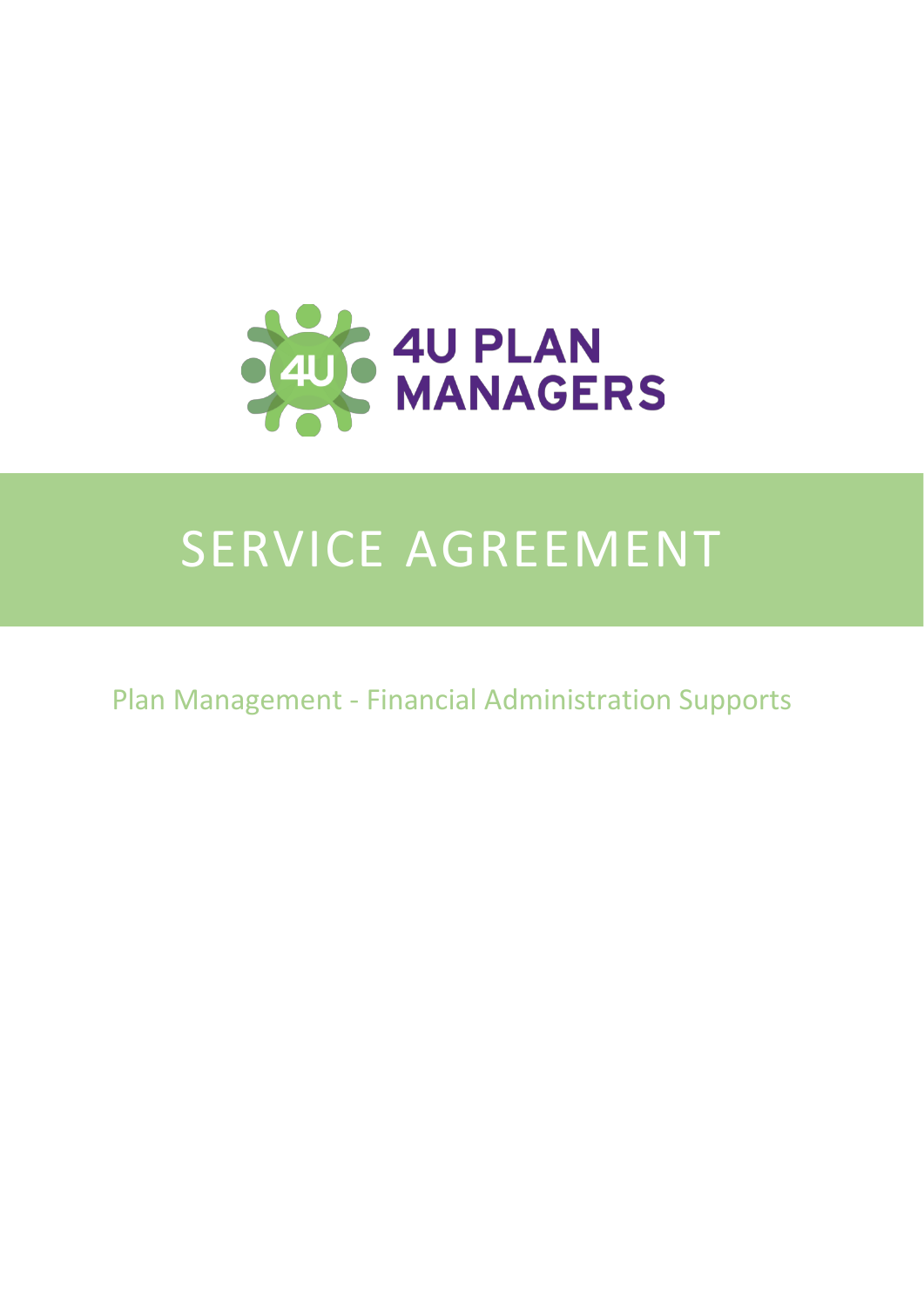*NOTE: A service agreement can be made between a participant and a provider or a participant͛Ɛnominee and a provider. A participant͛Ɛnominee is someone close to the participant, such as a family member or friend or someone who manages the funding for supports under a participant's NDIS plan.* 

This service agreement is made between the National Disability Insurance Scheme (NDIS) participant or participant's nominee and 4U Plan Managers – an NDIS registered provider.

**This service agreement will commence from the signed date and is ongoing until either party notifies the other of their intention to cancel the agreement.** For more details on ending this service agreement, see section 8 below.

#### **Who is completing this service agreement?**

| NDIS participant

 $\Box$  Participant's nominee

 $\Box$  Other:

## **1. Participant Details**

| <b>Name</b>           |  |
|-----------------------|--|
| <b>NDIS Number</b>    |  |
| <b>Date of Birth</b>  |  |
| Email                 |  |
| <b>Contact Number</b> |  |
| <b>Address</b>        |  |

#### **2. The NDIS and this Service Agreement**

- (a) This agreement is made according to the rules and the goals of the National Disability Insurance Scheme (NDIS).
- (b) The parties agree that this service agreement is made in the context of the NDIS, which is a scheme that aims to:
	- support the independence and social and economic participation of people with disability, and
	- enable people with a disability to exercise choice and control in the pursuit of their goals and the planning and delivery of their supports.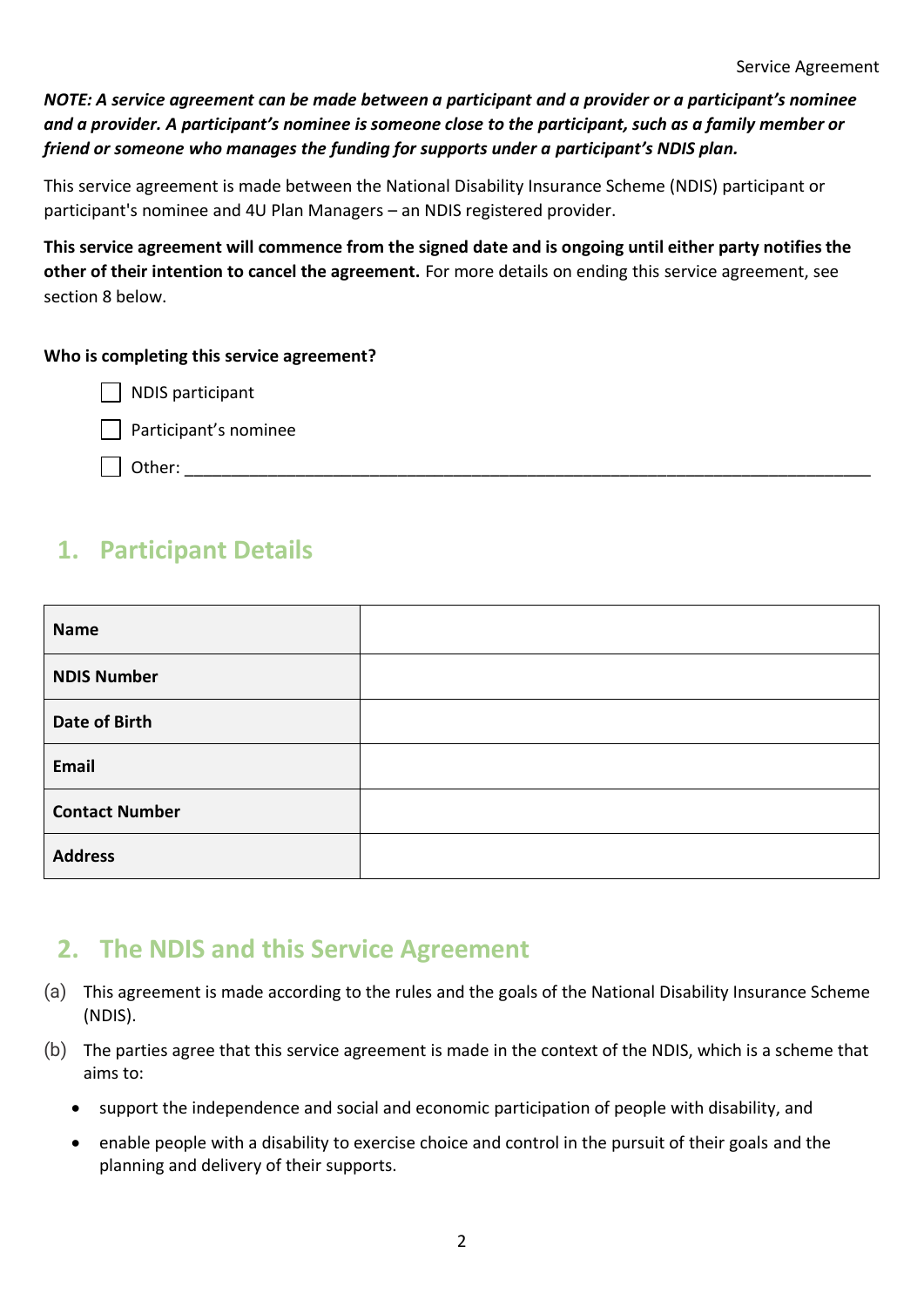## **3. Service Provision**

The team at 4U Plan Managers agree to provide the participant with the following NDIS plan management services for the duration of this service agreement:

| <b>Support</b>                                                              | <b>Description of Support</b>                                                                                                                                                                                                                                                                                                                                                                                                                                                                                                                                                                                                                                                                                       | <b>Price and Payment</b><br><b>Information</b>                                                   |
|-----------------------------------------------------------------------------|---------------------------------------------------------------------------------------------------------------------------------------------------------------------------------------------------------------------------------------------------------------------------------------------------------------------------------------------------------------------------------------------------------------------------------------------------------------------------------------------------------------------------------------------------------------------------------------------------------------------------------------------------------------------------------------------------------------------|--------------------------------------------------------------------------------------------------|
| Plan Management -<br>Set up Costs<br>$(14 \ 033 \ 0127 \ 8 \ 3)$            | Initial consultation and set-up at the beginning of the<br>service agreement includes:<br>Explain how NDIS plan management works<br>Explain and agree on the service model<br>٠<br>Consent arrangements<br><b>Dispute Resolution</b><br>Setting up the participant in our client<br>management and finance system<br>Granting access to the Careview Advantage<br>smartphone app (if requested)<br>Creating a folder for the participant in our<br>client file system<br>Set-up at the beginning of every new NDIS plan<br>includes:<br>Creating service bookings for plan managed<br>budgets in NDIS myplace portal<br>Adding NDIS plan to our client management<br>and finance system<br><b>Budget allocation</b> | One-off fee at the<br>beginning of every NDIS<br>plan - National \$232.35 (as<br>of 1 July 2021) |
| Plan Management -<br>Financial<br>Administration<br>$(14\_034\_0127\_8\_3)$ | Ongoing monthly supports include:<br>Managing and monitoring the participant's<br>budget<br>Claiming and dispersing funds to pay provider<br>invoices<br>Processing participant reimbursement claims<br>Delivering monthly plan management<br>statements to participant<br>Troubleshooting<br>Providing guidance and information related to<br>using your NDIS plan funds<br>Record keeping<br>Regular communication                                                                                                                                                                                                                                                                                                | Monthly Fee - National<br>\$104.45 (as of 1 July 2021)                                           |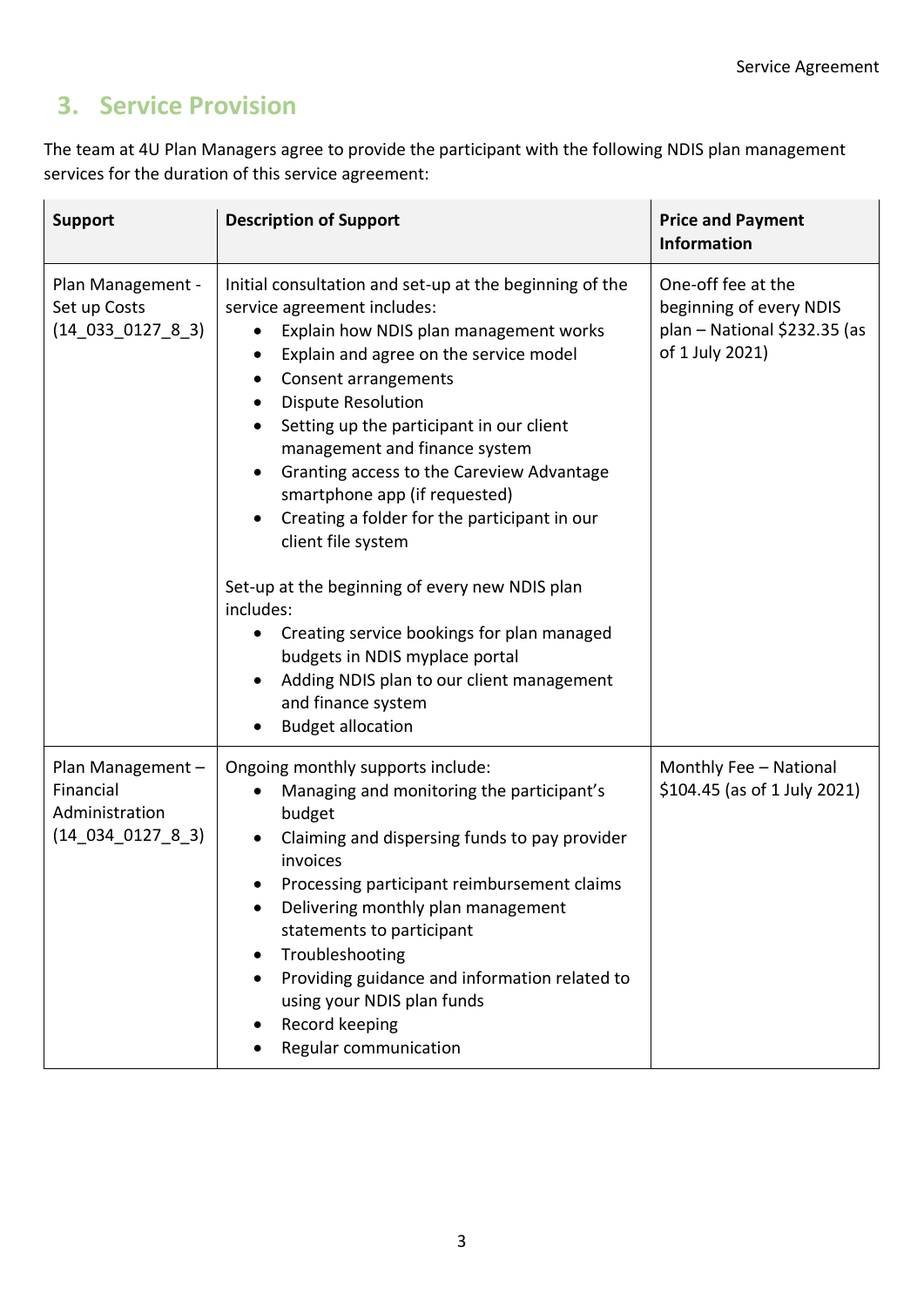## **4. Responsibilities of the provider**

#### **4U Plan Managers agrees to:**

- (a) Treat the participant with courtesy and respect
- (b) Consult the participant on decisions about how supports are provided
- (c) Provide the service that meet the participants needs within a timely period
- (d) Review the participant's budget vs spend monthly  $-$  Monthly Statement sent to participant
- (e) Give the information about managing any complaints or disagreements and details of the provider's cancellation policy
- $(f)$  Listen to the participant's feedback and resolve problems quickly
- $(g)$  Pay all service provider invoices which meet the NDIS 'reasonable and necessary' legislation once approval has been given by the participant
- (h) Keep personal information private
- $(i)$  Give the participant the required notice if the provider needs to end the service agreement (see 'Ending this Service Agreement' below for more information)
- (j) Protect the participant's privacy and confidential information
- (k) Provide supports in a manner consistent with all relevant laws, including the *[National Disability](http://www.comlaw.gov.au/Current/C2013C00388)  [Insurance Scheme Act 2013](http://www.comlaw.gov.au/Current/C2013C00388)* and [rules,](http://www.comlaw.gov.au/Current/C2013A00020/Enables) and the Australian Consumer Law; keep accurate records on the supports provided to the participant, and
- (l) Issue regular invoices and statements of the supports delivered to the participant.

4U Plan Managers has policies and procedures that are built on human rights. Where allegations of abuse, neglect, violence, exploitation or discrimination are made, 4U Plan Managers employs a Zero Tolerance policy.

## **5.** Responsibilities of the Participant/Participant's Nominee

#### **The participant/participant͛Ɛnominee agrees to:**

- (a) Respect the rights of staff, ensuring their workplace is safe and healthy and free from harassment
- (b) Abide by the terms of your agreement with us
- (c) Understand that your needs may change and with this, your services may need to change to meet your needs
- (d) Tell us if you have problems with the care and services you are receiving
- (e) Give us enough information to develop, deliver and review your support plan
- (f) Provide us with information that will help us better meet your needs
- $(g)$  Provide us with a minimum of 24 hours' notice when you are unable to attend a scheduled meeting
- $(h)$  Give the provider the required notice if the participant needs to end the service agreement (see 'Ending this Service Agreement' below for more information), and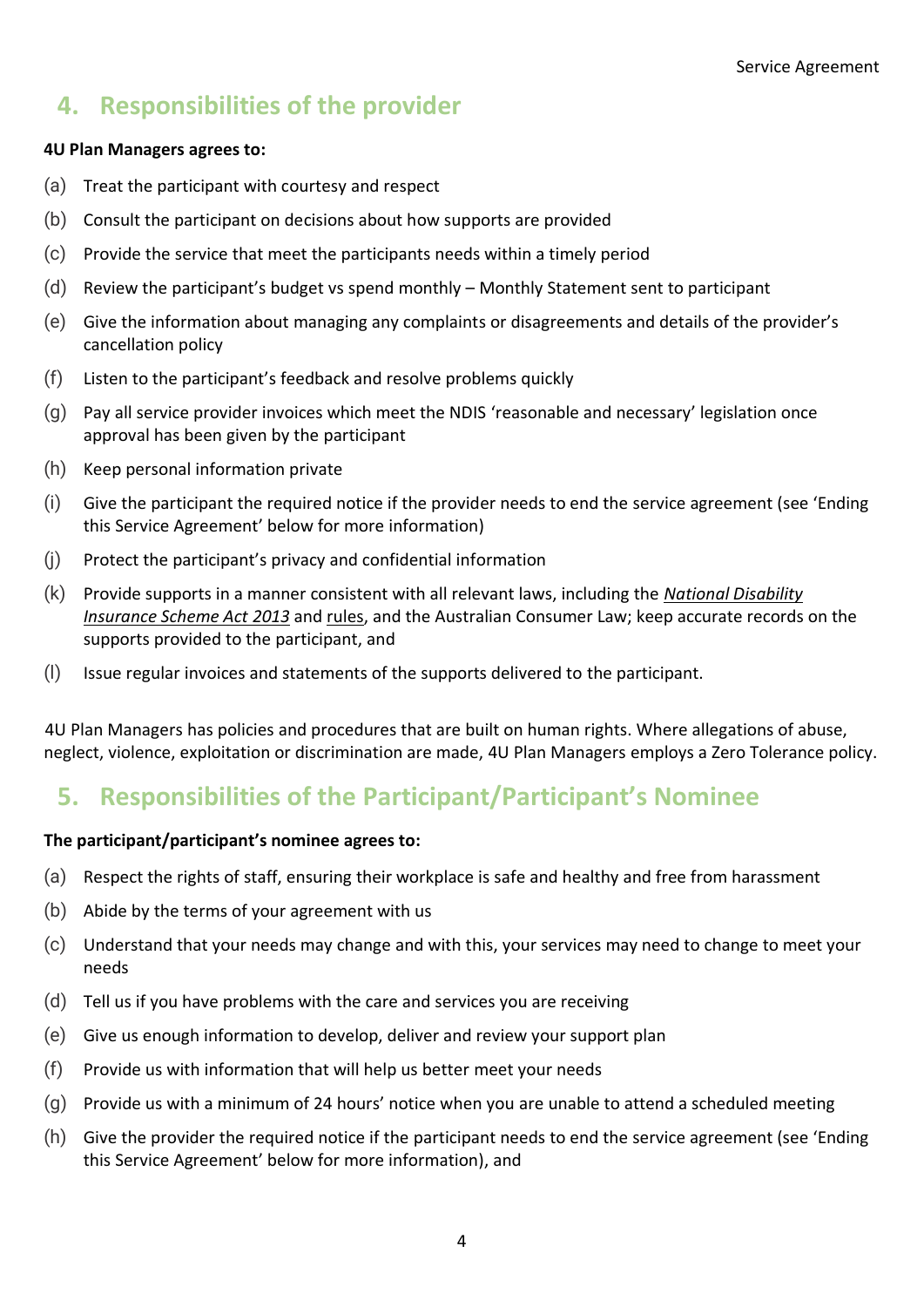(i) Let the provider know immediately if the participant's NDIS plan is suspended or replaced by a new NDIS plan or if the participant stops being a participant in the NDIS.

## **6. Fees for Service**

From the start date, we will automatically invoice the NDIA for the plan management services we provide to you. Should the NDIA amend any rates associated with the 4U Plan Managers services, we will automatically update our fees in accordance with the NDIS Price Guide. No action will be required by you.

## **7. Changes to This Service Agreement**

If changes to the supports or their delivery are required, the parties agree to discuss and review this service agreement. The parties agree that any changes to this service agreement will be in writing, signed, and dated by the parties.

## **8. Ending This Service Agreement**

Should either party wish to end this service agreement they must provide the other party with 14 days written notice. If either party seriously breaches this service agreement the requirement of notice will be waived.

## **9. Feedback, Complaints and Disputes**

If the participant wishes to give us feedback, the participant can talk to Brad Roberts on 0405 145 433, email [brad@4uplanmanagers.com.au](mailto:brad@4uplanmanagers.com.au) or use our online form at [4uplanmanagers.com.au/complaints-and-feedback.](https://www.4uplanmanagers.com.au/complaints-and-feedback)

If the participant is not happy with the provision of supports and wishes to make a complaint, the participant can talk to Brad Roberts on 0405 145 433, email [brad@4uplanmanagers.com.au](mailto:brad@4uplanmanagers.com.au) or use our online form at [4uplanmanagers.com.au/complaints-and-feedback.](https://www.4uplanmanagers.com.au/complaints-and-feedback)

If the participant is not satisfied or does not want to talk to this person, the participant can contact the National Disability Insurance Scheme by calling 1800 035 544, visiting one of their offices in person, or visiting [ndis.gov.au](http://www.ndis.gov.au/) for further information.

## **10. Goods and Services Tax (GST)**

For the purposes of GST legislation, the Parties confirm that:

- (a) A supply of supports under this service agreement is a supply of one or more of the reasonable and necessary supports specified in the statement included, under subsection 33(2) of the *[National Disability](http://www.comlaw.gov.au/Current/C2014C00149)  [Insurance Scheme Act 2013](http://www.comlaw.gov.au/Current/C2014C00149)* (NDIS Act), in your NDIS plan currently in effect under section 37 of the NDIS Act;
- (b) Your NDIS plan is expected to remain in effect during the period the supports are provided; and
- (c) You will immediately notify us if your NDIS Plan is replaced by a new plan or if you stop being a participant in the NDIS.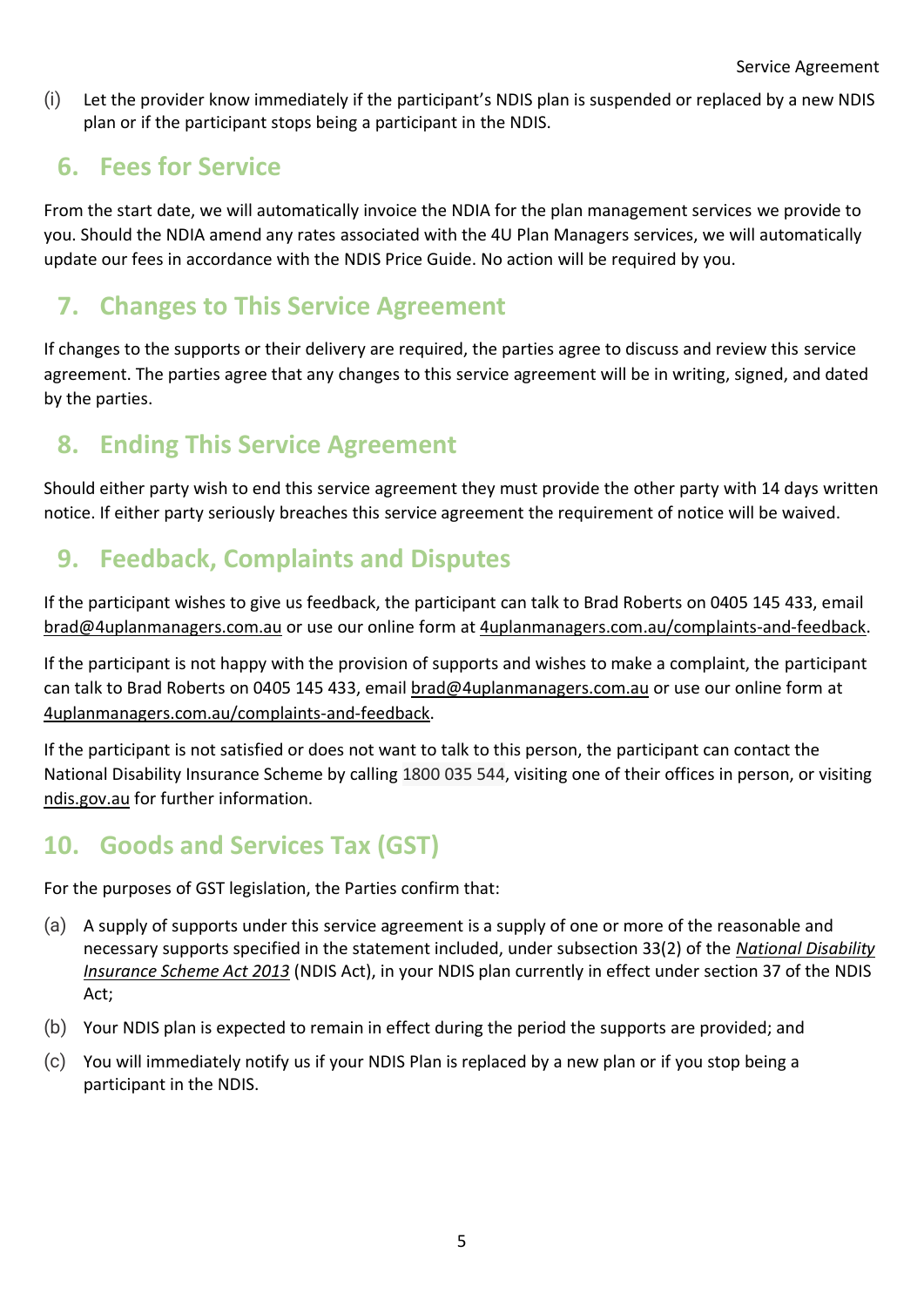## **11. Contact Details**

| <b>4U Plan Managers Details</b>               |                                           |  |
|-----------------------------------------------|-------------------------------------------|--|
| <b>Office Address</b>                         | Shop 2/433 Torrens Road, Kilkenny SA 5009 |  |
| <b>Office Number</b>                          | 1800 950 772                              |  |
| <b>Your Designated Plan</b><br><b>Manager</b> | <b>Brad Roberts</b>                       |  |
| <b>Mobile Number</b>                          | 0405 145 433                              |  |
| Email                                         | brad@4uplanmanagers.com.au                |  |

| <b>Participant's Nominee Details</b> |  |  |
|--------------------------------------|--|--|
| <b>Name</b>                          |  |  |
| <b>Contact Number</b>                |  |  |
| Email                                |  |  |
| <b>Relationship to Participant</b>   |  |  |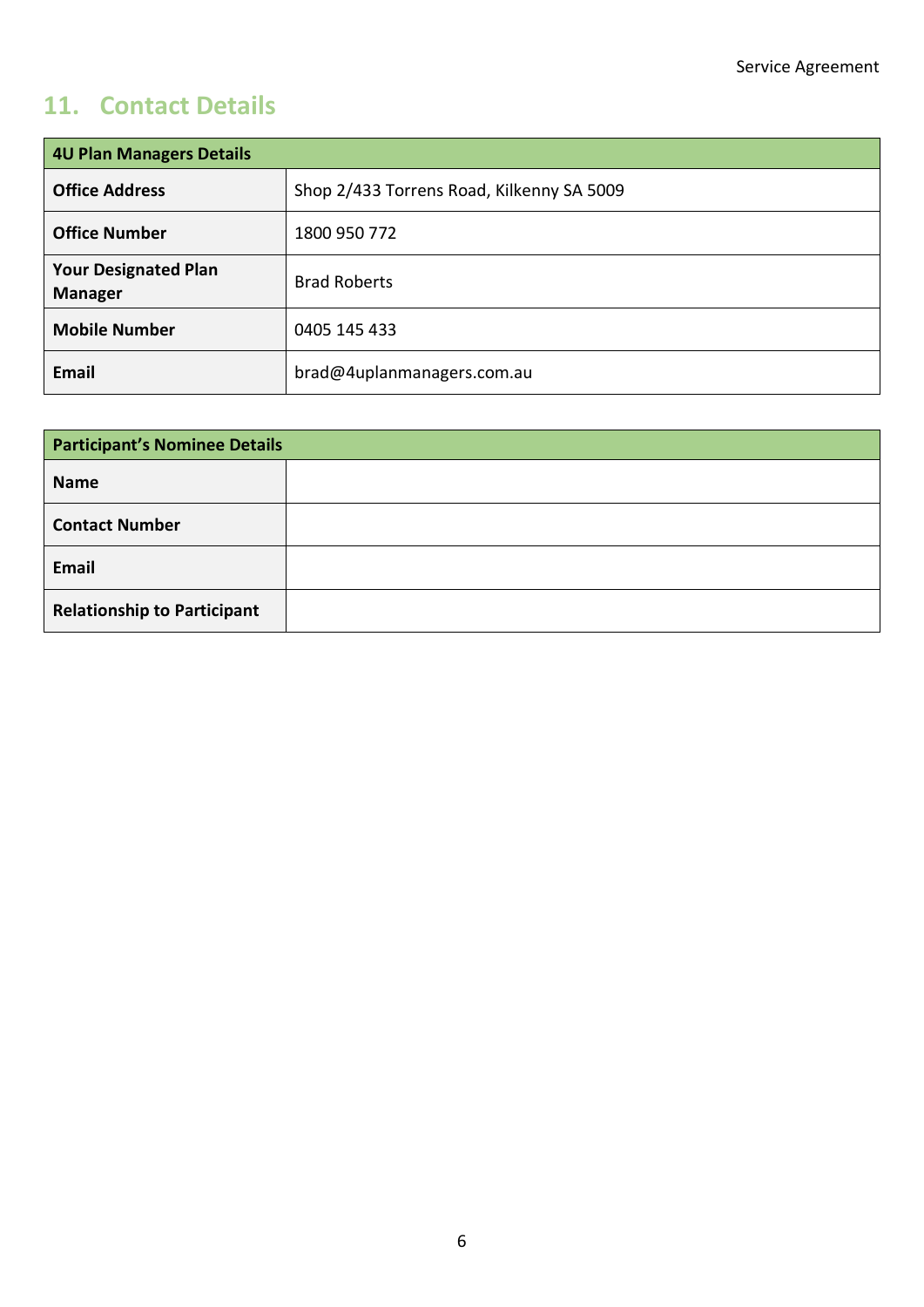## **12. Service Model**

#### **Careview Advantage App**

The Careview Advantage smartphone app allows the participant/participant's nominee to log in and view your NDIS plan budgets in real-time, receive push notifications for new invoices, approve pending invoices and see monthly expenditure summaries.



#### **Invoice Approval**

The participant/participant's nominee can request to approve provider invoices received by 4U Plan Managers before payment is made. 4U Plan Managers will seek approval via Careview Advantage App, email, text message or phone call.

#### **Please answer the following service model questions:**

**1. Does the participant/participant's nominee require access to the Careview Advantage App?**

|--|--|

 $\Box$ No

#### **2. How will invoices be approved for payment?**



4U Plan Managers will approve all invoices on behalf of the participant.



The participant/participant's nominee has **48 hours** to approve invoices. The invoices will automatically be approved by 4U Plan Managers after this time.

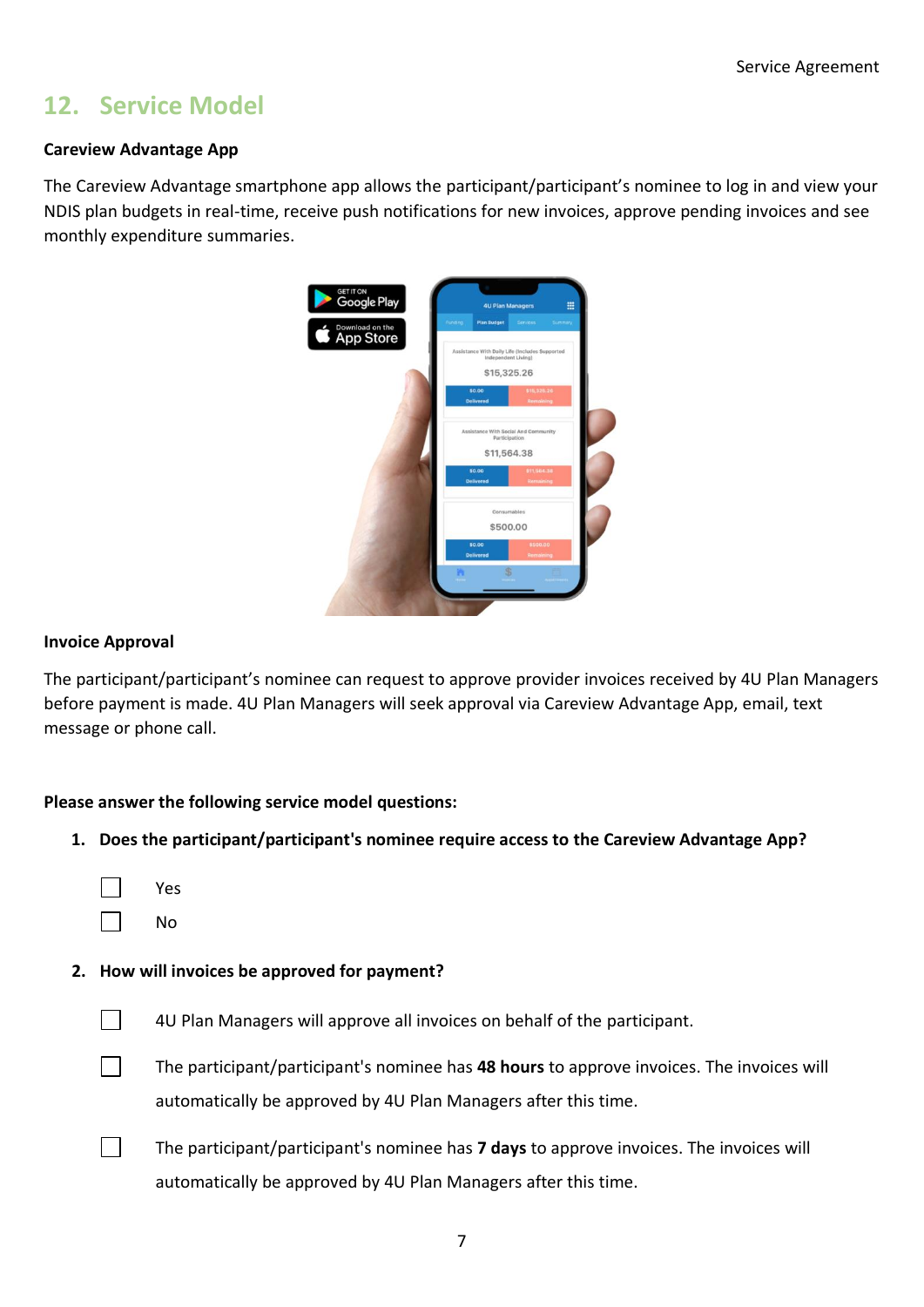#### **3. How will the participant/participant's nominee approve invoices?**

| $\mathbf{L}$ | Careview Advantage App |
|--------------|------------------------|
| $\mathbf{L}$ | Email                  |



Phone call

## **13. Agreement Signatures**

The following parties agree to the terms and conditions of this service agreement.

Signature of *participant/participant's nominee* Name of participant/participant's nominee

Date

Signature of authorised person from 4U Plan Managers Name of authorised person from 4U Plan Managers

Brad Roberts

Date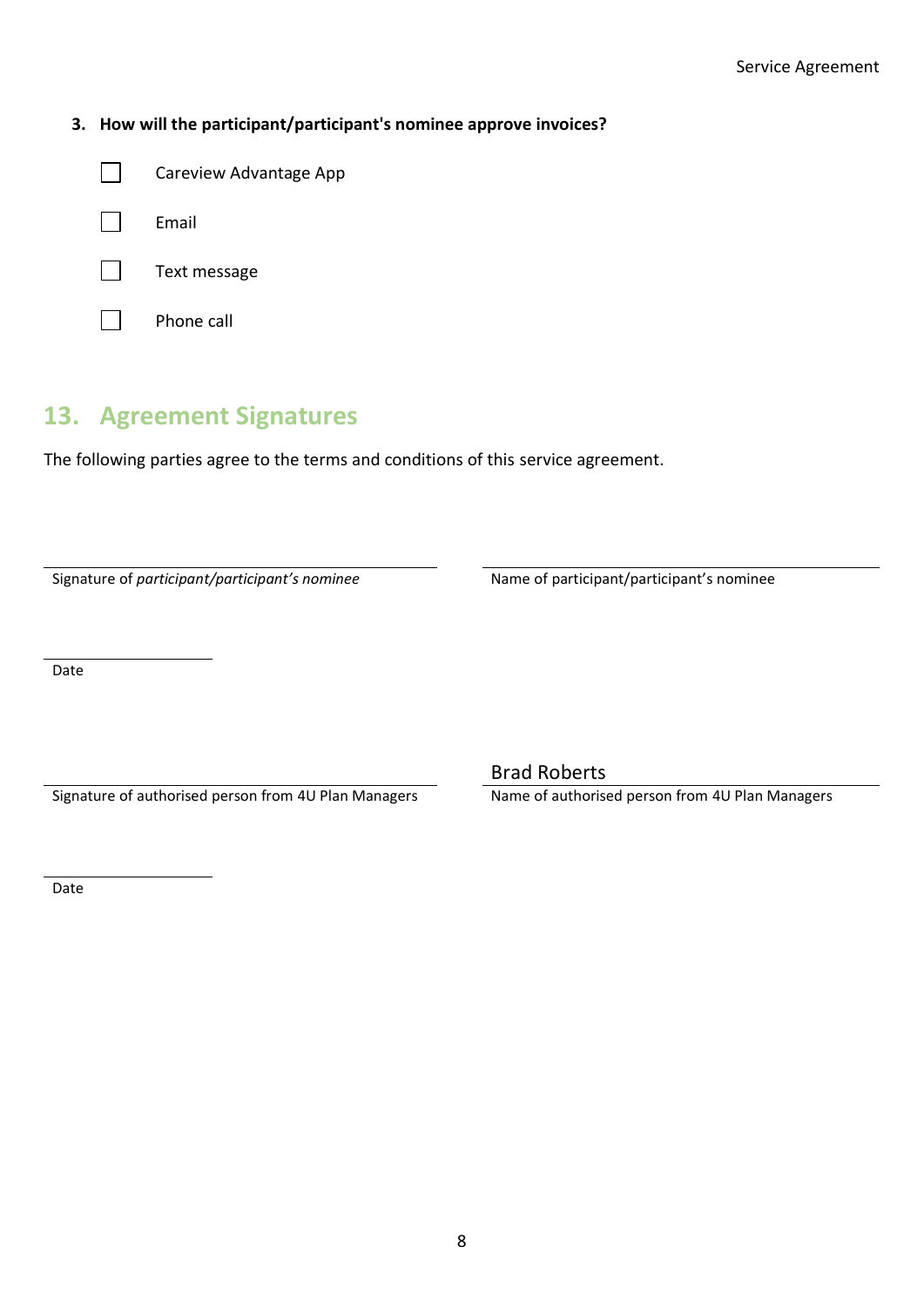

# CONSENT TO RELEASE INFORMATION FORM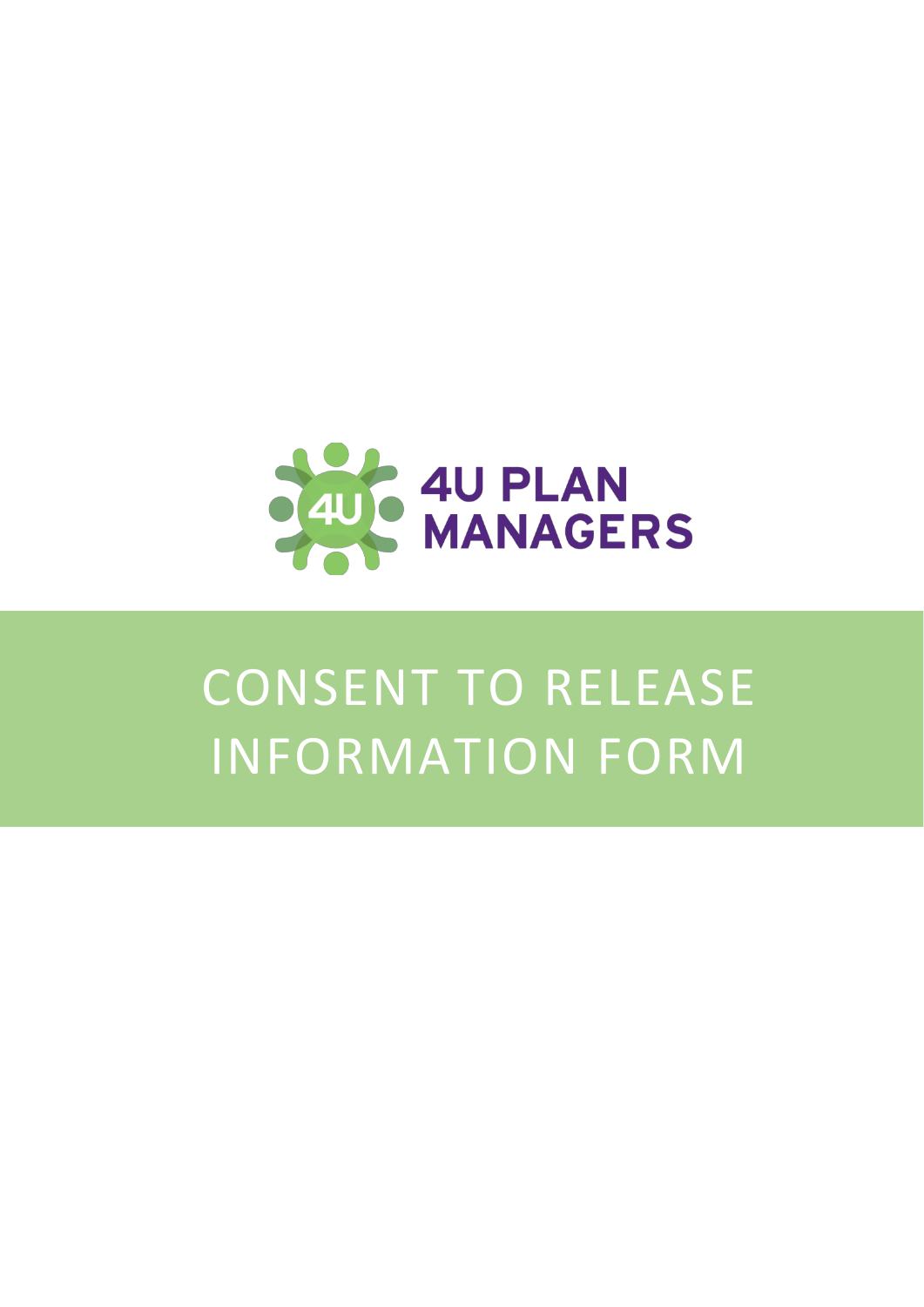This consent form allows you, the participant or participant's nominee, to list any **contacts, such as family or an NDIS support coordinator, whom 4U Plan Managers can share financial information related to your NDIS plan with.**

For NDIS support coordinators only: Grant them access to the Careview Connect Portal that allows them to view your NDIS plan funding in real-time and processed invoices. This enables them to easily coordinate your NDIS supports and get the most out of your funding.

#### **Terms & Conditions**

- This form can only be completed by the participant or the authorised account nominee that has been outlined in the 4U Plan Managers service agreement.
- This form should only be completed if the participant or the 4U Plan Managers account nominee would like to provide another person access to the participant's funding information.
- When providing someone with consent, please keep in mind they will have full access to the participant's account and will be able to request the following types of information from 4U Plan Managers:
	- o Details regarding purchases and from what service providers
	- o Copies of processed invoices
	- o Access to funding statements and other funding reports
- If the participant is aged 18 or older, they will automatically have consent and authority for their account, even if they did not sign the service agreement and had a representative/nominee complete it on their behalf.
- No one will be able to request any information from 4U Plan Managers regarding an account without a consent form completed by the participant or the 4U Plan Managers account nominee.
- Should a participant's circumstances change at any point, it is the participant's and/or 4U Plan Managers account nominee's responsibility to contact 4U Plan Managers to add or remove consent as required.
- If the participant is aged 18 or older and they should not have access to their 4U Plan Managers account, 4U Plan Managers requires a copy of legal documentation to demonstrate guardianship or relinquishing of decision making.
- Should there be a dispute between the participant and the account nominee regarding the choice and control of the account, 4U Plan Managers will follow the wishes of the participant unless the legal documentation highlighted above can be produced.

#### **Participant Details**

| Name               |  |
|--------------------|--|
| <b>NDIS Number</b> |  |
|                    |  |